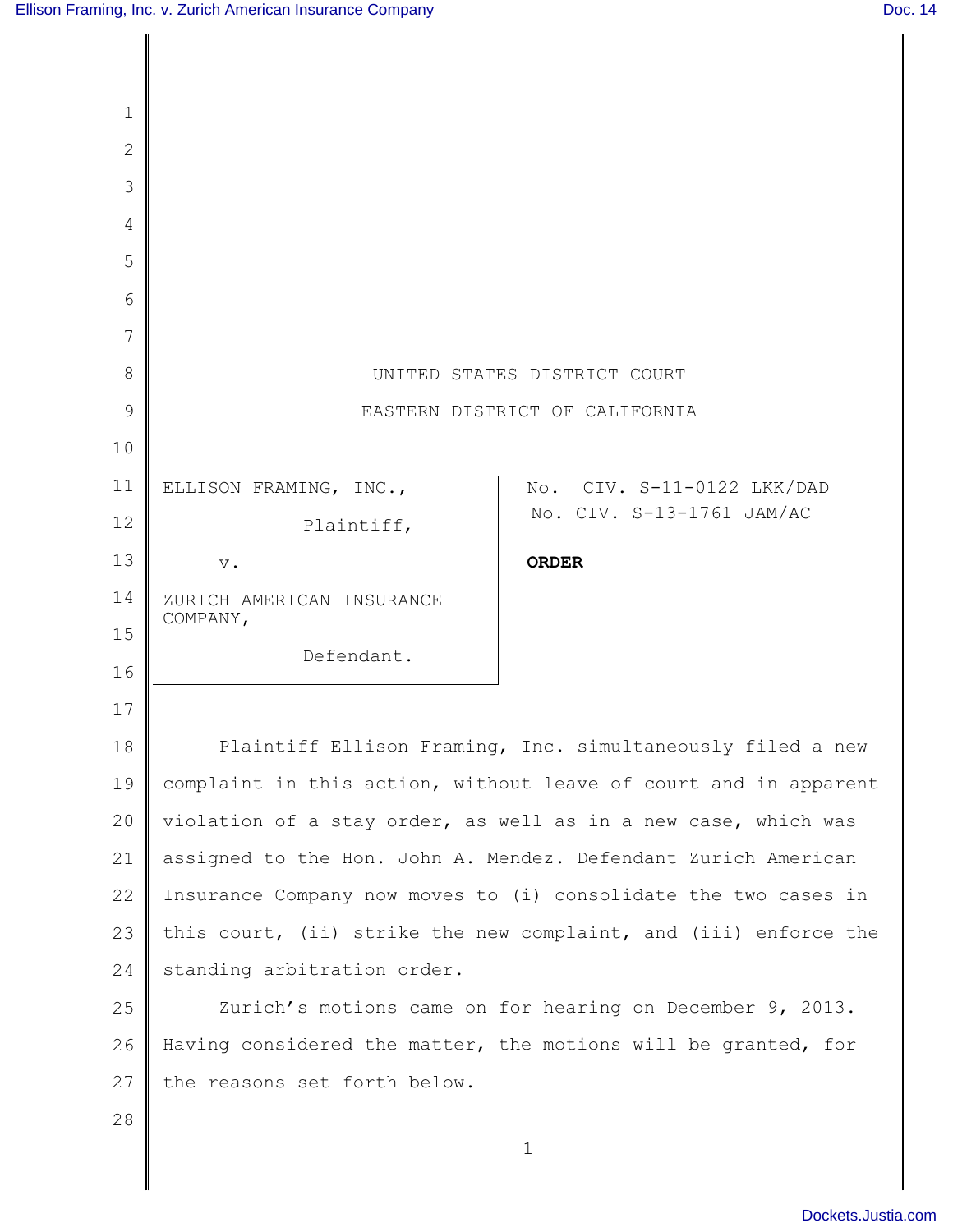1

4

5

19

## **I. MOTION TO CONSOLIDATE**

2 3 Zurich moves to consolidate the action pending before Judge Mendez with the existing action in this court.

> **A. Background re: Motion to Consolidate 1. 2011 Complaint**

6 7 8 9 On January 6, 2011, Ellison commenced the instant action by filing a complaint in Sacramento County Superior Court, case no. 34-2011-00094691 ("2011 Complaint"). One week later, Zurich removed the action to this court.

10 11 12 13 14 15 16 17 18 The 2011 Complaint concerns certain disputes over a Workers Compensation insurance policy that Ellison obtained from Zurich. On November 15, 2010, Ellison had filed a complaint with the California Department of Insurance regarding \$195,000.00 in "cost containment" fees that it claimed Zurich had improperly charged it. (Complaint ¶ 5, ECF No. 1.) Approximately one month later, Zurich made an arbitration demand, alleging that Ellison owed it \$569,640.97 in unpaid deductibles, pursuant to "deductible agreements"<sup>1</sup> between the parties; relevant clauses in these

20 21 22 23 24 25 26 27 28 <sup>1</sup> According to an exhibit filed by Zurich: "A workers' compensation large deductible agreement . . . is an agreement in which an insurer is obligated to pay workers' compensation insurance benefits to claimants . . . but as between the insurer and the insured, the insured agrees to bear the risk of loss within a specified amount per claim or per occurrence. Under an LDA, the insured agrees to reimburse or otherwise pay the insurer for claims payments made by the insurer, typically up to an aggregate cap. The insured may also agree to reimburse or otherwise pay the insurer for loss adjustment expenses and/or other claims or policy related expenses. The amounts that the insured agrees to reimburse or pay are substantial, often equaling 100% of the amounts paid by the insurer to satisfy workers' compensation insurance claims." (Notice of Hearing and Order to Show Cause re Issuance of Orders 4-5, Decl. Dow Exh B., ECF No. 26-2.)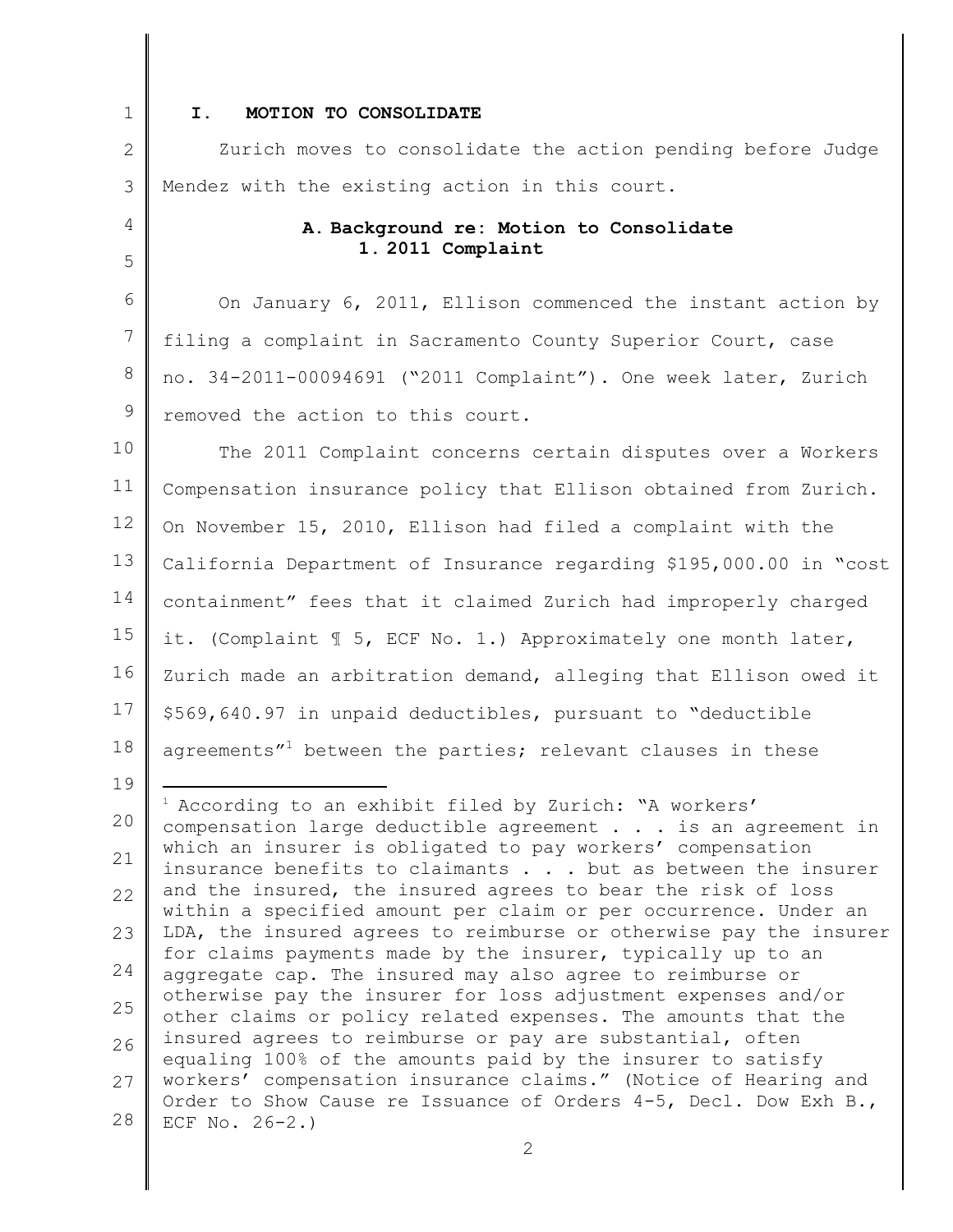1 2 3 4 5 6 7 8 agreements identified Schaumburg, Illinois as the arbitral venue and specified that the arbitration would be governed by New York state law. After considering Zurich's arbitration demand, the American Arbitration Association ("AAA") determined that the arbitration would be conducted in Schaumburg. In the 2011 Complaint, Ellison sought compensatory damages of \$195,000.00, and declaratory and injunctive relief regarding the purported unconscionability of the arbitration provision.

9 10 11 12 13 14 15 Upon removal to this court, Zurich filed a motion to stay the action and compel arbitration pursuant to the Federal Arbitration Act, 9 U.S.C. § 1 *et seq.* ("FAA"). (ECF No. 5.) After hearing, the court granted Zurich's motion. See Ellison Framing, Inc. v. Zurich Am. Ins. Co., 805 F. Supp. 2d 1006 (E.D. Cal. 2011) ("Arbitration Order"). The Arbitration Order held in pertinent part as follows:

16 17 18 19 20 21 22 23 24 25 26 27 28 Ellison was unable to demonstrate that the venue clause in the arbitration provision was unconscionable. Zurich introduced unrebutted evidence that the parties actively negotiated the terms of the deductible agreements, thereby demonstrating both that Ellison had bargaining power and that these agreements were not contracts of adhesion. The agreements therefore lacked procedural unconscionability. Ellison also failed to introduce evidence of the financial infeasibility of arbitrating in Illinois. Finally, the court determined that a challenge to the venue provision (as opposed to the arbitration clause as a whole) was properly presented to the arbitrator. Ellison Framing, 805 F. Supp. 2d at 1011.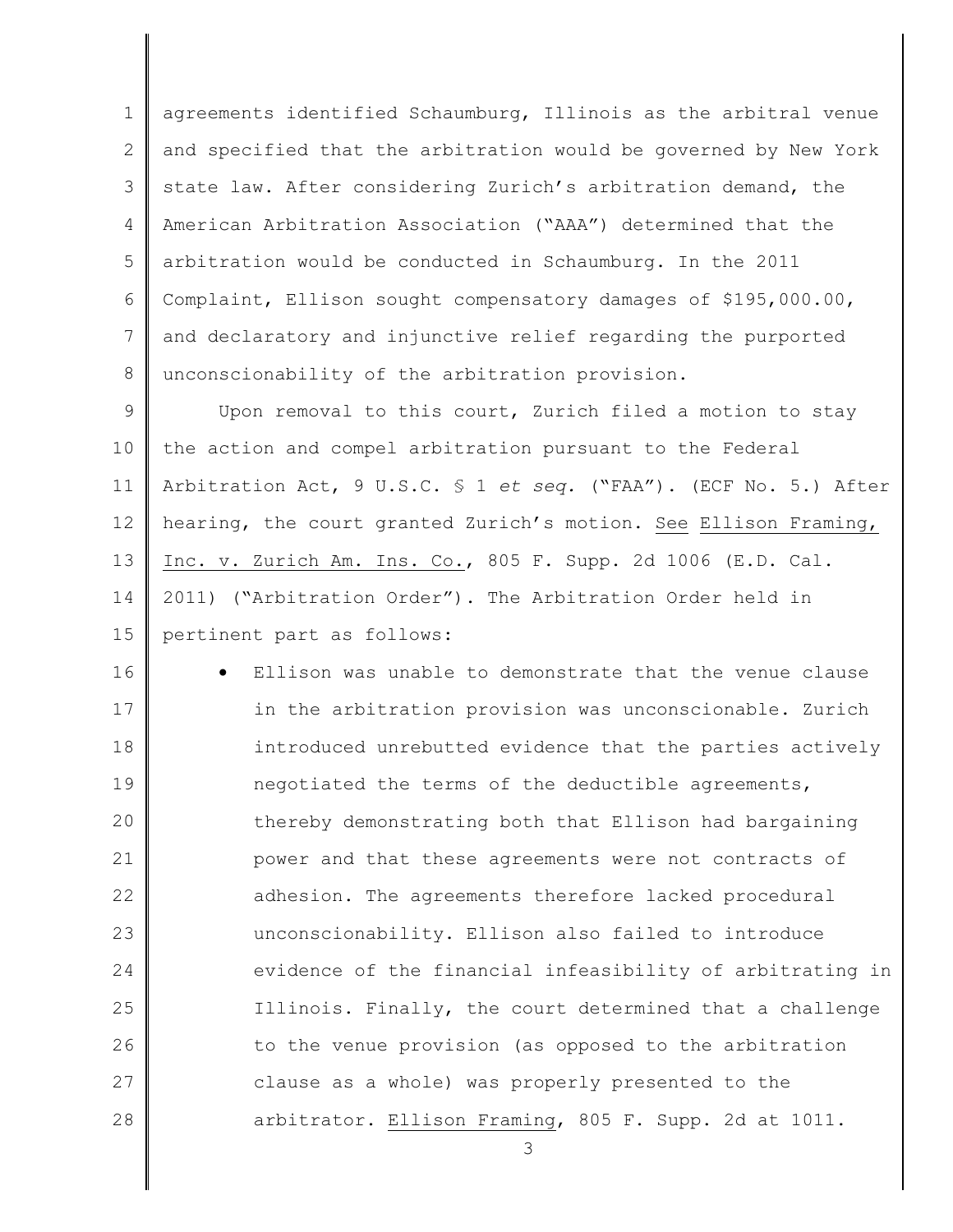| $\mathbf 1$ | The Illinois arbitral venue was proper. Under Ninth             |
|-------------|-----------------------------------------------------------------|
| 2           | Circuit precedent interpreting the FAA, an arbitrator's         |
| 3           | venue decision must be upheld unless it can be shown that       |
| 4           | "there was partiality on the part of an arbitrator, or          |
| 5           | that the arbitrator exceeded his authority, or that the         |
| 6           | award was rendered in 'manifest disregard of the law.'"         |
| 7           | Aerojet-General Corp. v. Am. Arbitration Ass'n, 478 F.2d        |
| 8           | 248, 252 (9th Cir. 1973) (internal citations omitted).          |
| 9           | Ellison failed to make the necessary showing. Ellison           |
| 10          | Framing, 805 F. Supp. 2d at 1010.                               |
| 11          | Plaintiff's claim for \$195,000.00 in improper "cost            |
| 12          | containment" fees fell within the scope of the                  |
| 13          | arbitration agreement. Ellison Framing, 805 F. Supp. 2d         |
| 14          | at 1012.                                                        |
| 15          | By citing California law in their papers, the parties           |
| 16          | waived the provision of the deductible agreements               |
| 17          | specifying a New York choice of law. Ellison Framing, 805       |
| 18          | F. Supp. 2d at 1011 n. 1.                                       |
| 19          | Ultimately, the court stayed the instant action, compelled      |
| 20          | the parties to arbitrate their dispute in Schaumburg, Illinois, |
| 21          | and directed Ellison to inform the court once the arbitration   |
| 22          | concluded. The matter was then administratively closed. (Id.)   |
| 23          | 2.2013 Complaints                                               |
| 24          | Ellison never provided the court with notice regarding the      |
| 25          | status of the arbitration. Instead, on August 23, 2013, Ellison |
| 26          | filed two new, identical complaints ("2013 Complaints") in the  |
| 27          | Eastern District of California against Zurich; one with this    |
| 28          |                                                                 |
|             | $\overline{4}$                                                  |
|             |                                                                 |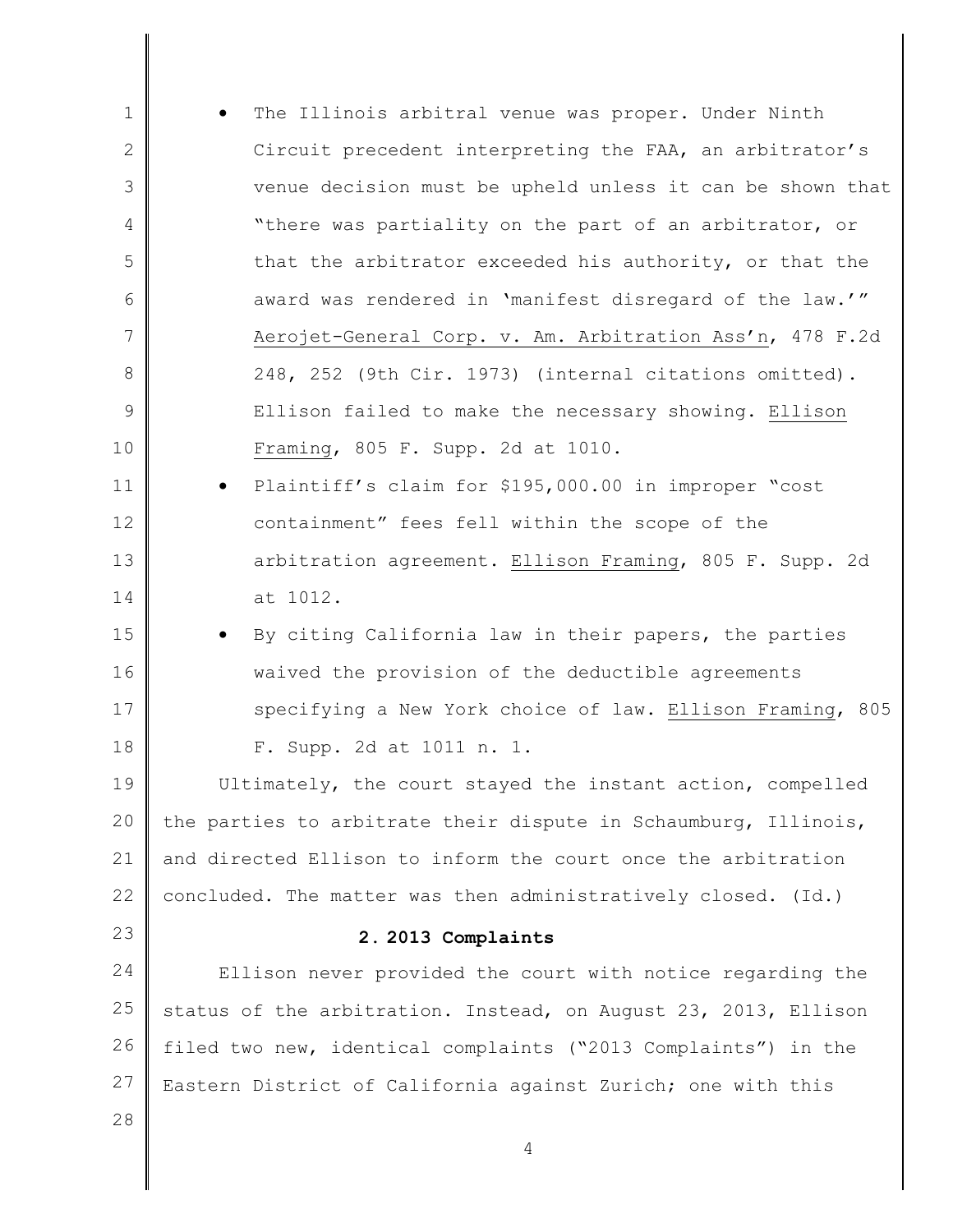| $\mathbf 1$   | court, under the previous case number (ECF No. 24); the other       |
|---------------|---------------------------------------------------------------------|
| $\mathbf{2}$  | with Judge John A. Mendez, case no. 2:13-cv-01761-JAM-AC.           |
| 3             | The 2013 Complaints allege, inter alia, that:                       |
| 4             | The arbitration in Illinois was stayed "pursuant to State           |
| 5             | of California regulatory action against Zurich, among               |
| 6             | other issues, with regard to the form under which the               |
| 7             | out-of-state arbitration provision was set forth." (2013            |
| 8             | Complaints 2-3.)                                                    |
| $\mathcal{G}$ | In July 2013, the State of California and Zurich entered            |
| 10            | into a Settlement Agreement to resolve the regulatory               |
| 11            | action. (Id. 3.)                                                    |
| 12            | Under the Settlement Agreement, Zurich waived its right             |
| 13            | to enforce the deductible agreements pursuant to which it           |
| 14            | sought \$569,640.97 in unpaid deductibles from Ellison.             |
| 15            | (Id. 3.)                                                            |
| 16            | In the 2013 Complaints, Ellison sought declaratory and injunctive   |
| 17            | relief regarding Zurich's waiver of its contractual rights under    |
| 18            | the deductible agreements, and monetary damages of \$500,000.00     |
| 19            | for "bad faith." $(Id. 3, 5.)$                                      |
| 20            | On September 5, 2013, Zurich filed a Notice of Related Cases        |
| 21            | in both courts, as required by Local Rule 123. (ECF No. 25.)        |
| 22            | Eight days later, Judge Mendez issued an Order to Show Cause why    |
| 23            | the action in his court should not be dismissed as duplicative of   |
| 24            | the instant action. (No. 2:13-cv-01761-JAM-AC, ECF No. 6.) In its   |
| 25            | response, Ellison claimed that the 2013 Complaint it had filed      |
| 26            | before Judge Mendez arose from conduct different from that          |
| 27            | alleged in the 2011 Complaint. (No. 2:13-cv-01761-JAM-AC, ECF       |
| 28            | No. 7.) By minute order dated September 20, 2013, Judge Mendez<br>5 |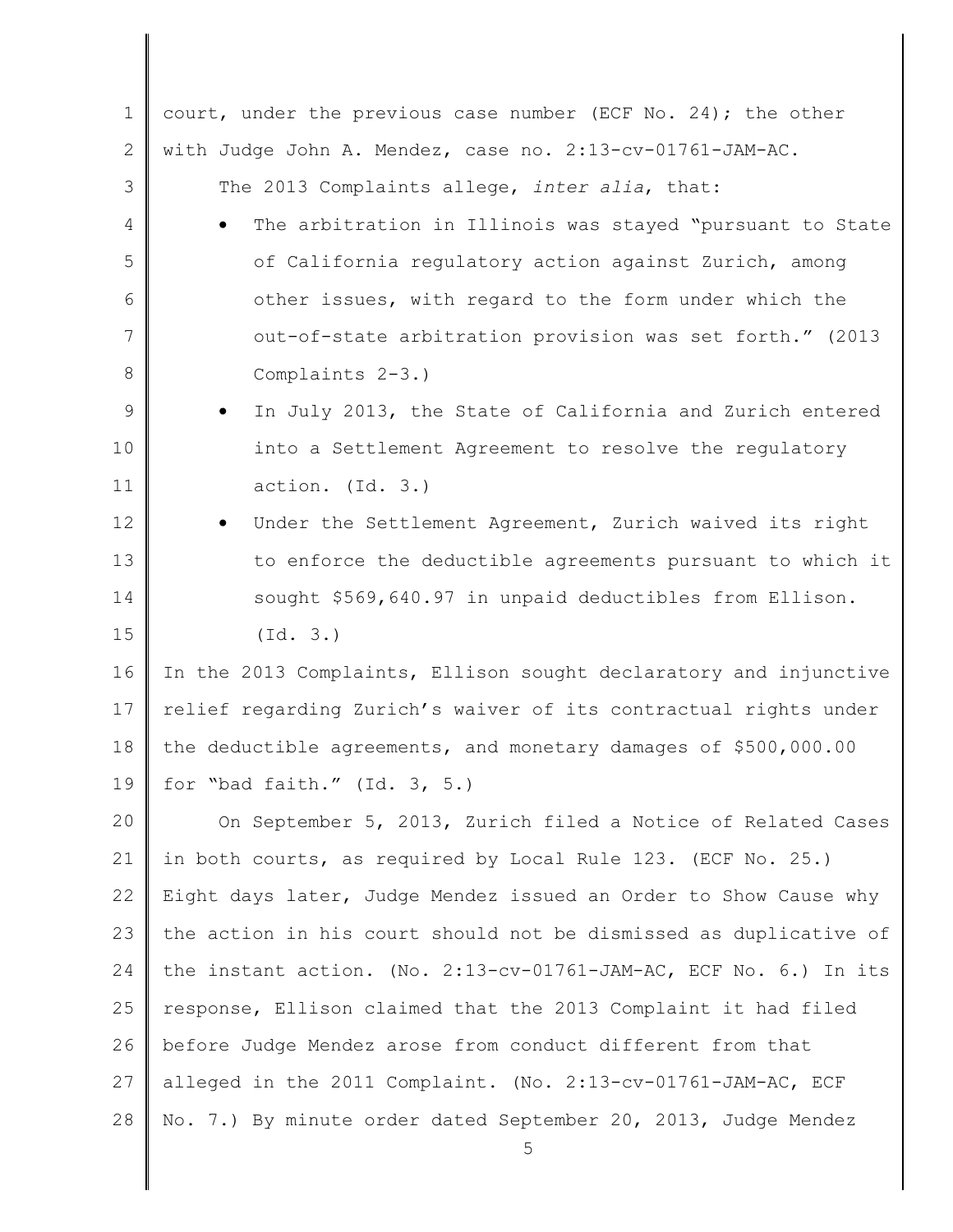| $\mathbf 1$ | determined that, good cause having been shown, he would not                                    |
|-------------|------------------------------------------------------------------------------------------------|
| 2           | dismiss the action pending in his court. (No. 2:13-cv-01761-JAM-                               |
| 3           | AC, ECF No. 8.) But Ellison's response to the OSC failed to                                    |
| 4           | address the central issue raised by Zurich's motion to                                         |
| 5           | consolidate: the identity of the two 2013 Complaints. Nowhere in                               |
| 6           | its response (and, in fact, nowhere in its oppositions to the                                  |
| 7           | instant motions) did Ellison address the fact that it has filed                                |
| 8           | two identical complaints in two different actions in this                                      |
| $\mathsf 9$ | judicial district.                                                                             |
| 10          | Currently pending before Judge Mendez are Zurich's motion to                                   |
| 11          | strike and dismiss the 2013 Complaints in that court as                                        |
| 12          | duplicative of the 2013 Complaints in this court, or                                           |
| 13          | alternatively, for an order compelling the parties to arbitrate                                |
| 14          | their dispute. (No. $2:13-cv-01761-JAM-AC$ , ECF No. 10.) That                                 |
|             |                                                                                                |
| 15          | motion is set for hearing on January 22, 2014.                                                 |
| 16          |                                                                                                |
| 17          | B. Standard re: Motion to Consolidate                                                          |
| 18          | Federal Rule of Civil Procedure 42(a) provides as follows:                                     |
| 19          | Consolidation. If actions before<br>the<br>(a)<br>involve a common question of law or<br>court |
| 20          | fact, the court may:                                                                           |
| 21          | join for hearing or trial any or all<br>(1)<br>matters at issue in the actions;                |
|             |                                                                                                |
| 23          | (2) consolidate the actions; or                                                                |
| 24          | any other<br>(3)<br>issue<br>orders<br>avoid<br>to<br>unnecessary cost or delay.               |
| 25          | Under this rule, the district court has broad discretion to                                    |
| 26          | consolidate cases pending in the judicial district, even if one                                |
| 22<br>27    | or more of those cases is pending before a different judge.                                    |
| 28          | 6                                                                                              |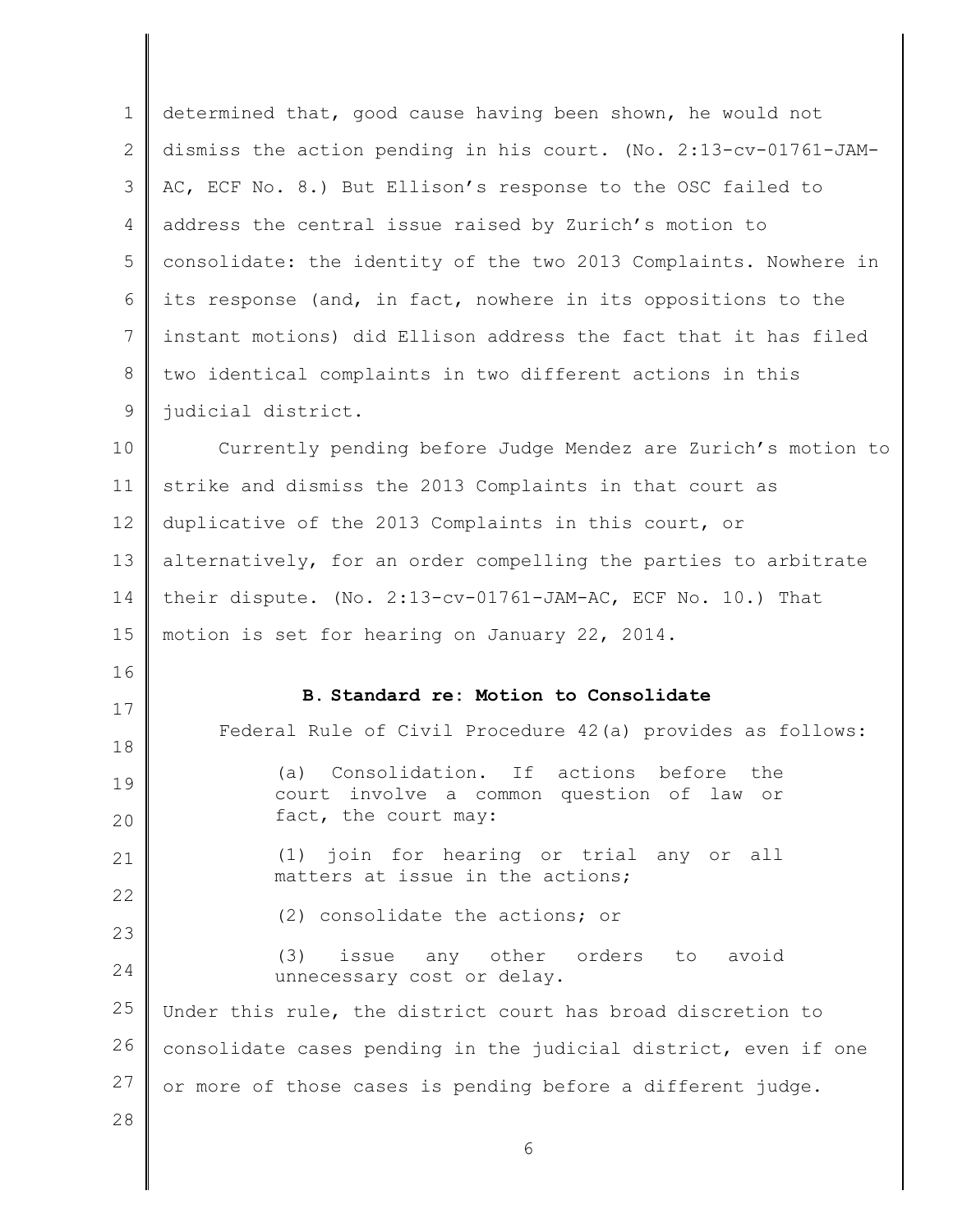1 2 3 4 5 6 7 8 9 10 11 12 13 14 15 16 17 18 19 20 21 22 23 24 25 26 27 28 7 Investors Research Co. v. United States Dist. Court for Central Dist. of California, 877 F.2d 777 (9th Cir. 1989). The standards governing a Rule 42(a) motion are as follows: The critical question for the district court in the final analysis [i]s whether the specific risks of prejudice and possible confusion [a]re overborne by the risk of inconsistent adjudications of common factual and legal issues, the burden on parties, witnesses and available judicial resources posed by multiple lawsuits, the length of time required to conclude multiple suits as against a single one, and the relative expense to all concerned of the single-trial, multiple-trial alternatives. Arnold v. E. Air Lines, Inc., 681 F.2d 186, 193 (4th Cir. 1982) (cited with approval for this point by 9A Charles Alan Wright & Arthur R. Miller, Federal Practice and Procedure: Civil § 2383 (3d. ed. 2012)). "Considerations of convenience and economy must yield to a paramount concern for a fair and impartial trial." Johnson v. Celotex Corp., 899 F.2d 1281, 1285 (2d Cir. 1990), cert. denied, 498 U.S. 920 (1990). The moving party bears the burden of demonstrating that consolidation is appropriate. In re Consol. Parlodel Litig., 182 F.R.D. 441, 444 (D.N.J. 1998); Internet Law Library, Inc. v. Southridge Capital Mgmt., LLC, 208 F.R.D. 59, 61 (S.D.N.Y. 2002). **C. Analysis re: Motion to Consolidate**  Every factor to be considered in the Rule 42(a) analysis weighs in favor of consolidation. The 2013 Complaints are identical, and therefore present identical questions of law and fact. While the 2013 Complaints and the 2011 Complaint seek different remedies, the declaratory and injunctive relief sought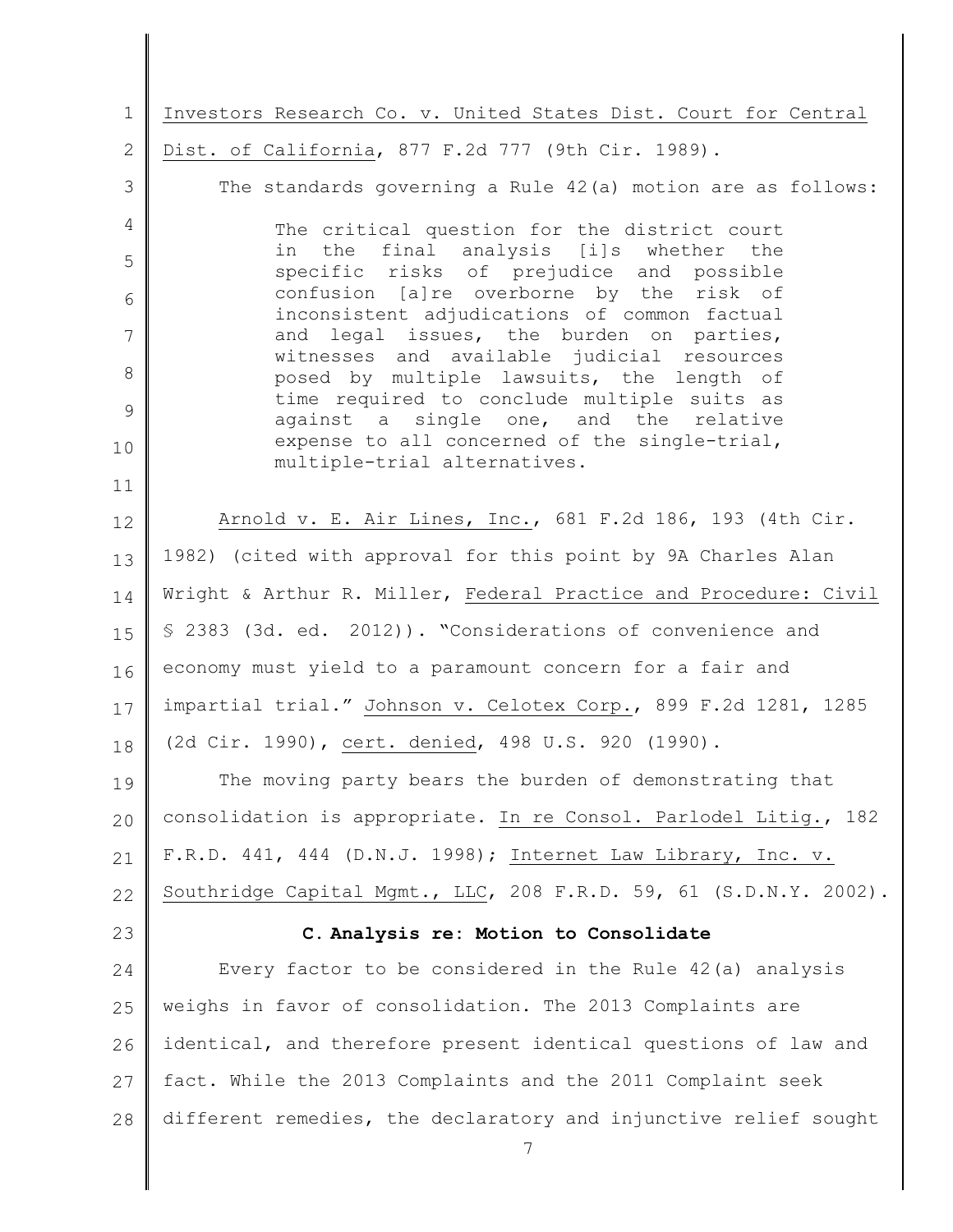1 2 3 4 5 6 7 8 9 10 11 12 13 14 15 16 17 in the 2013 Complaints directly implicates this court's Arbitration Order - Ellison is essentially seeking to vacate this court's referral of this matter to arbitration, in favor of a judicial determination that Zurich waived its right to enforce the deductible agreements. If such a determination is to be made, it should be made by this court; the alternative would be to leave open the possibility of either a judicial or arbitral determination regarding enforceability in this action (whether in this court, or in arbitration ordered by this court), and an inconsistent judicial determination regarding enforceability in another action. Parallel arbitral and judicial proceedings would increase the burdens on the parties and witnesses, extend the length of time required to resolve the disputes herein, and invariably drive up the parties' legal expenses. Finally, there is nothing before the court to suggest that Ellison's right to fair and impartial proceedings would be impaired by consolidation.

18 19 20 21 22 23 24 25 26 27 28 Ellison's principal argument against consolidation is that Judge Mendez, by vacating the OSC, determined that the 2013 Complaint did not share common questions of law or fact with the 2011 Complaint. This argument is unavailing, as there is nothing before the court to suggest that Judge Mendez made such a determination. The record, consisting of a minute order, only shows that he refused to "dismiss this action as duplicative." While Ellison's response to the OSC elaborated on the differences between the 2011 Complaint and the 2013 Complaint, that filing neither disclosed to Judge Mendez that Ellison had filed an identical 2013 Complaint before this court, nor did it provide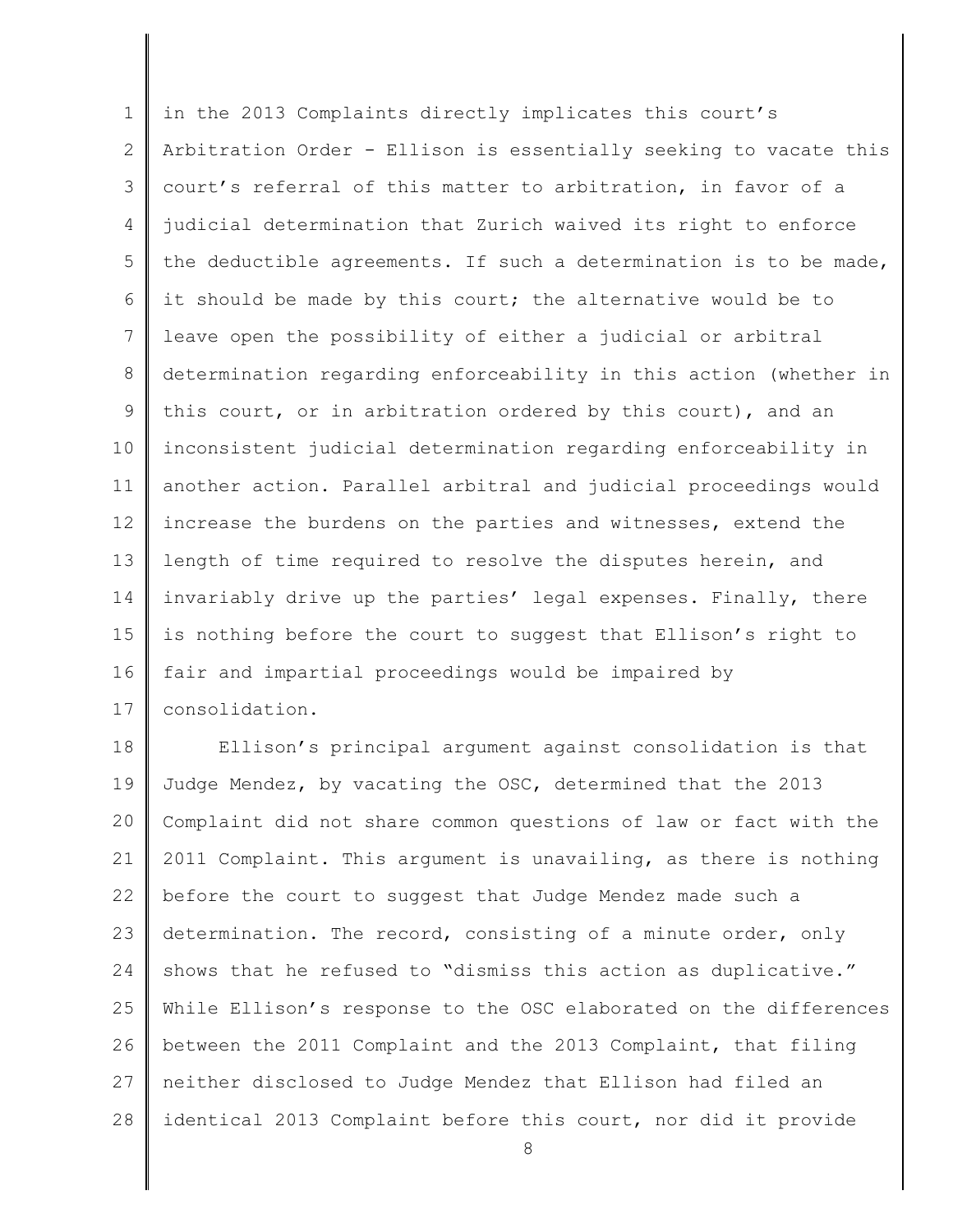1 2 3 4 any explanation for the duplicative filing. In light of these omissions, one cannot read Judge Mendez's minute order as making any substantive determination as to the identity or non-identity of the two actions.

5 6 In light of the foregoing, consolidation in this court appears warranted.

7

## **II. MOTION TO STRIKE**

8 9 10 11 Zurich moves to strike the 2013 Complaint on the grounds that, by filing this complaint, Ellison both (i) violated the stay under the Arbitration Order and (ii) effectively filed an amended complaint, in violation of Rule 15(a)(2).<sup>2</sup>

12 13 14 15 16 17 18 19 20 21 22 23 Striking the 2013 Complaint seems appropriate. It is axiomatic that an action may have only one operative complaint. See, generally, 6 Charles Alan Wright & Arthur R. Miller, Federal Practice and Procedure: Civil § 1476 (3d. ed. 2013) ("Effect of an Amended Pleading"). And, as Zurich points out, Ellison violated the stay order by filing the 2013 Complaint. The proper course of action would have been for Ellison to notify the court as to the status of the arbitration; if Ellison contended that changed circumstances (specifically, the Settlement Agreement) meant that the parties' dispute was no longer arbitrable or that new issues were presented, it could have sought leave from the court to lift the stay.

24 25 Accordingly, the 2013 Complaint will be stricken in its entirety.

<sup>26</sup> 27 28  $2^2$  Under Rule 15(a)(2), once the deadline for amending a pleading as a matter of course has expired, "a party may amend its pleading only with the opposing party's written consent or the court's leave."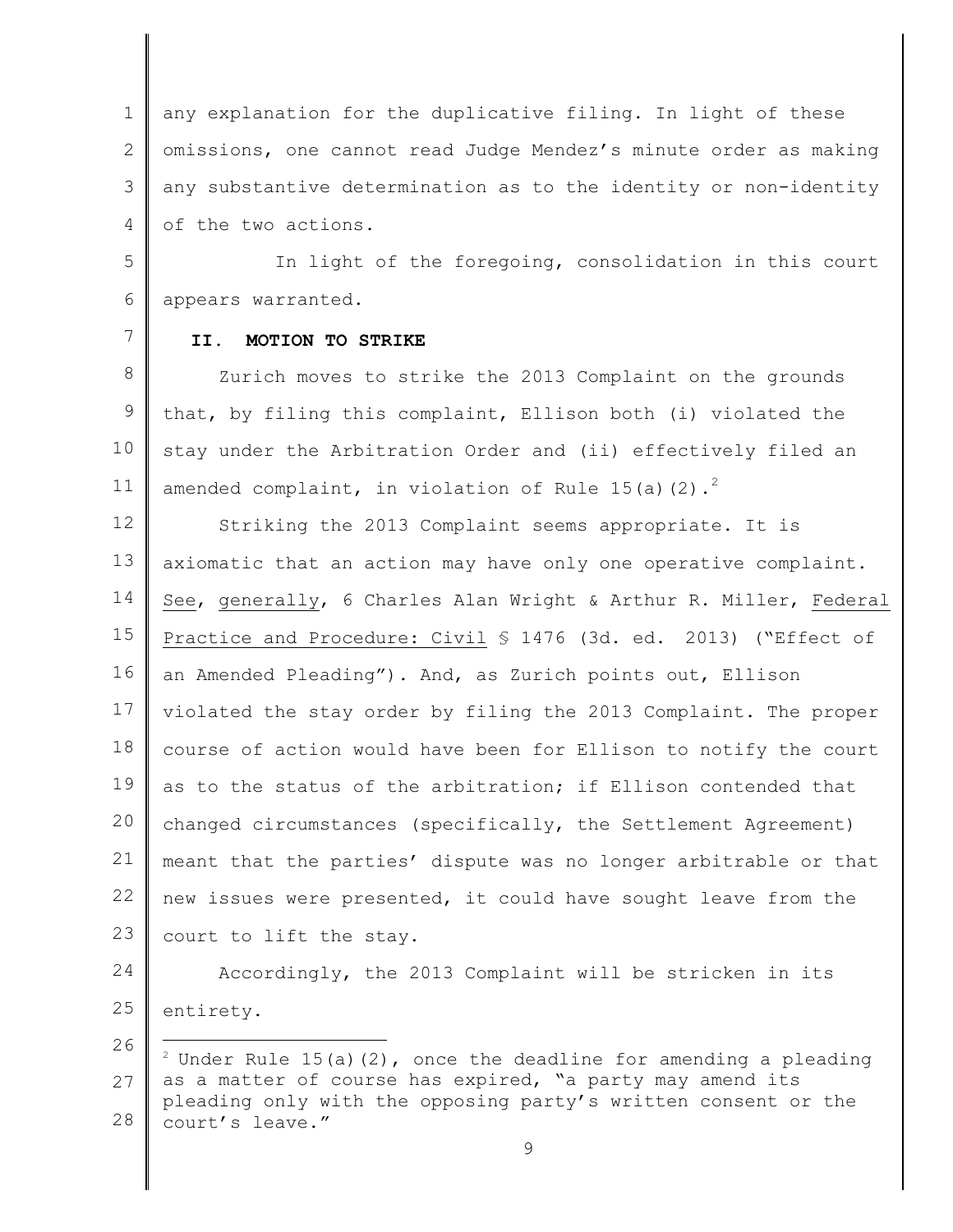1

## **III. MOTION TO ENFORCE ARBITRATION ORDER**

2 3 4 Finally, Zurich moves the court to enforce its Arbitration Order and direct the parties to continue to arbitrate their claims and defenses.

5 6 7 8 9 10 11 **A. Background re: Motion to Enforce Arbitration Order**  In support of this motion, Zurich has provided the declaration of its employee, one Nancy Dow. (Decl. Dow, ECF No. 26-2). Ellison provides no evidence of its own in opposition, nor has it otherwise objected to Dow's declaration. The facts set forth herein are therefore taken from Dow's declaration and the exhibits that it introduces.

12 13 14 15 16 17 18 On February 27, 2012, the California Department of Insurance initiated administrative proceedings against Zurich before the California Insurance Commissioner, case no. DISP-2011-00811. (Decl. Dow ¶ 4 & Exh. B.) The core allegation therein is that Zurich issued deductible agreements (the contracts that were the subject of the Arbitration Order) without first filing these agreements with the Insurance Commissioner for review.

19 20 21 22 23 24 On July 11, 2013, Zurich and the California Department of Insurance entered into the Settlement Agreement, a copy of which is attached to the Dow Declaration. The Agreement has several provisions that arguably conflict with one another, and consequently, are at issue in the instant motion. These are reproduced below.

25 26 27 28 Paragraph 13 provides in pertinent part: Zurich agrees that it will waive enforcement of its contractual rights under Deductible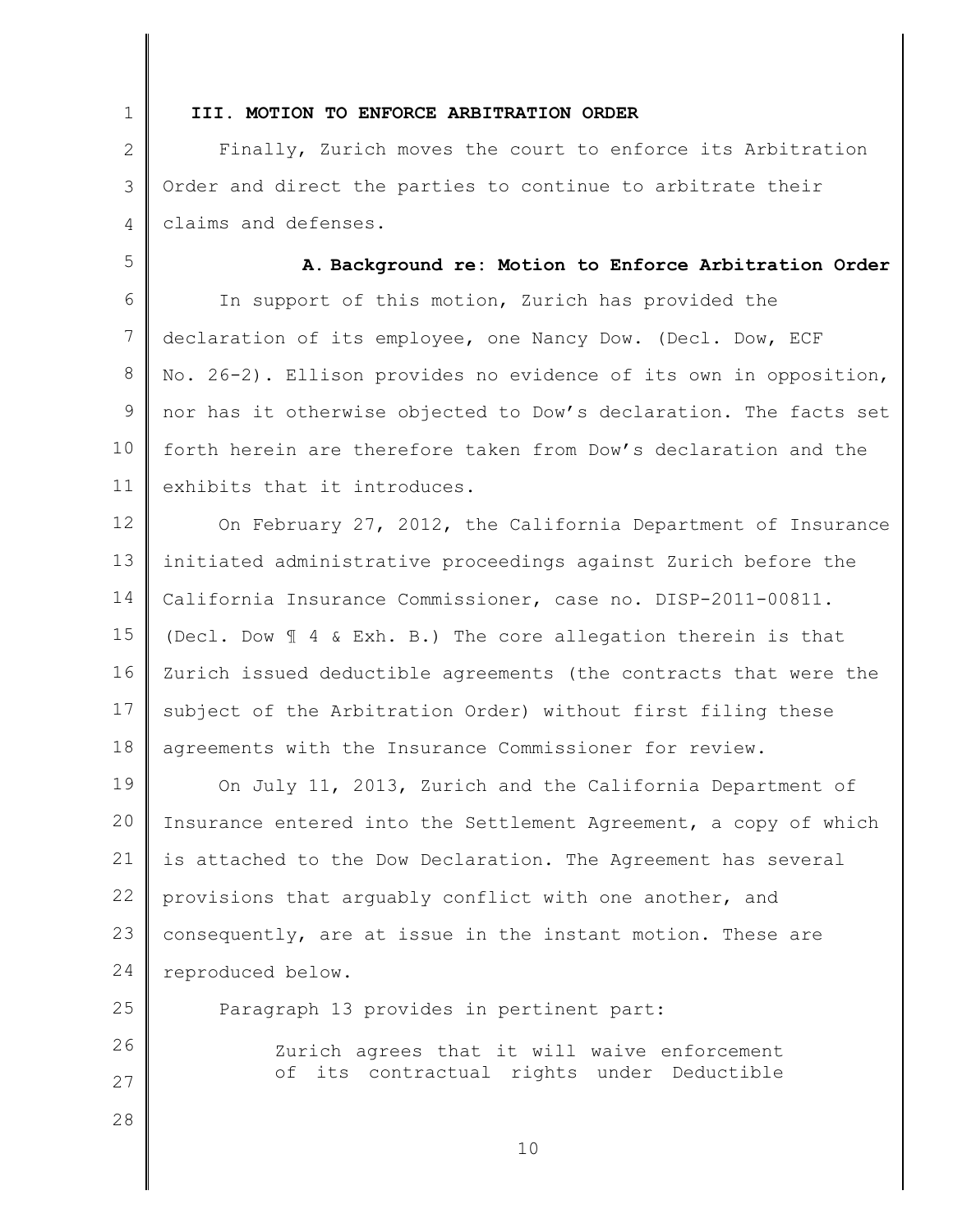1 2 3 4 5 6 7 8 9 10 11 12 13 14 15 16 17 18 19 20 21 22 23 24 25 26 27 28 11 Agreements used prior to the Start Date<sup>3</sup> with California Employers that require: (i) that arbitration of disputes take place in Schaumburg, Illinois, and (ii) the application of New York law to such disputes. Arbitration will take place in California and California law and venue will apply in the arbitration of such disputes (without giving effect to California conflicts of laws principles) unless the parties agree to the application of another law or venue. The foregoing waiver does not apply to any dispute involving a California Employer which (i) has been resolved by a settlement agreement signed as of the Start Date, (ii) a trier of fact in a trial or evidentiary hearing (in the case of arbitration) has rendered his or her finding as of the Start Date, or (iii) was in litigation or arbitration that is final as of the Start Date. (Decl. Dowd  $\mathbb{I}$  5 & Exh. C.) Paragraph 14 provides in pertinent part: Zurich agrees that, for matters involving a Current Dispute . . . it will grant California Employers the one-time option either to adhere to the binding arbitration provisions in their Deductible Agreements (in addition to the waivers set forth in paragraph 13) or to litigate disputes otherwise falling within the scope of such binding arbitration provisions in a California civil proceeding, without prejudice to any party's right to commence or remove such proceeding in or to Federal court in California. As used in this paragraph 14, a Current Dispute includes any dispute or claim for which no final decision has been issued or settlement agreement signed by the <sup>3</sup> The Settlement Agreement defines "Start Date" as "the later of (1) the date that sixty (60) days after the Effective Date and (2) the date the Deductible Agreement and Large Deductible Endorsement forms  $\ldots$  are deemed approved for use in California after filing with the Department of Insurance  $\ldots$ ." "Effective Date," in turn, is defined as "the date the Settlement becomes effective pursuant to the Insurance Commissioner's order approving and adopting this Settlement Agreement."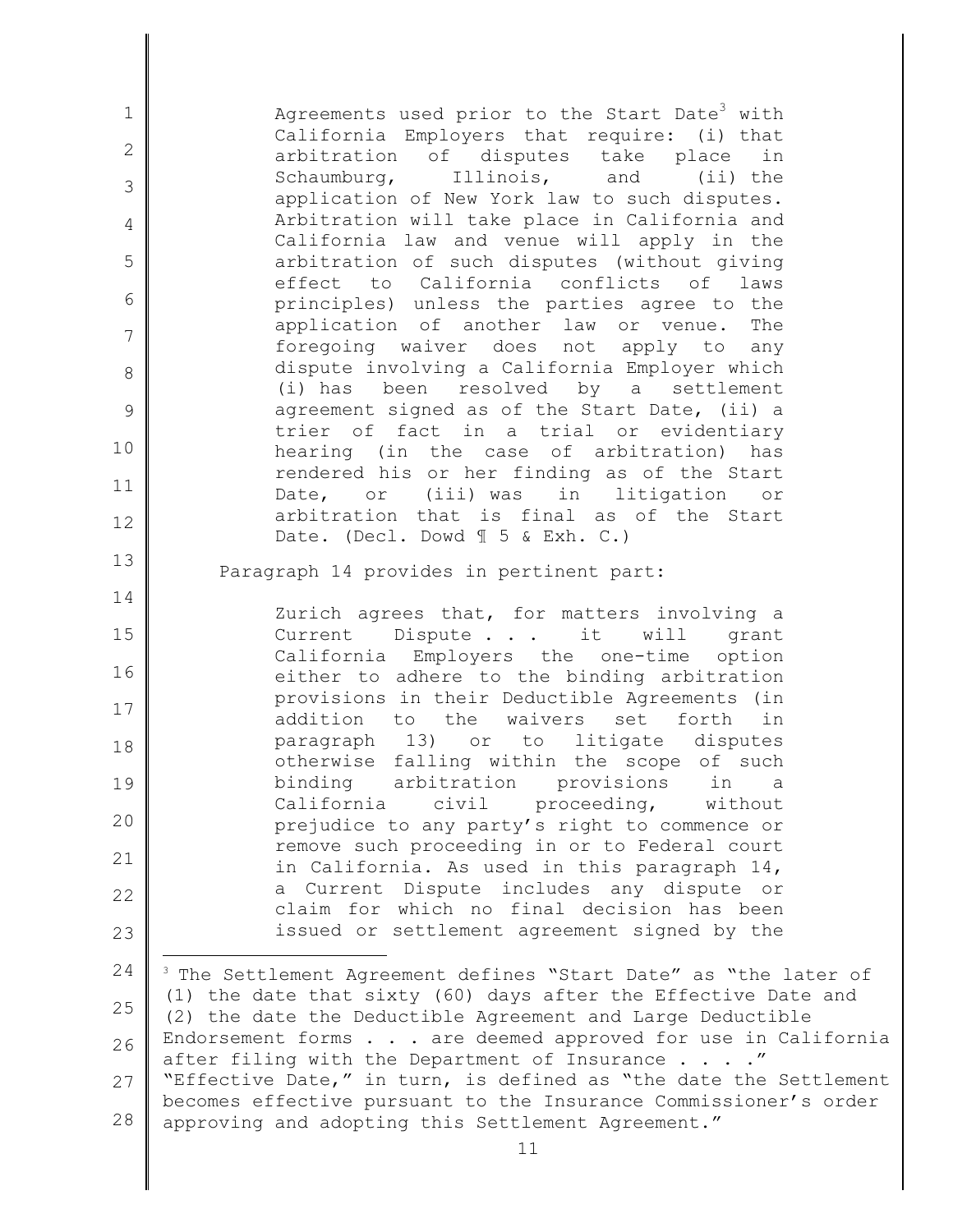1 2 3 4 5 6 7 8 9 10 11 12 13 14 15 16 17 18 19 20 21 22 23 24 25 26 27 28 12 parties prior to the Cutoff Date<sup>4</sup> and to which one of the following applies: . . . (2) Any dispute or claim for which a written arbitration demand has been made prior to the Cutoff Date, and no arbitration has been commenced; or (3) Any dispute or claim which is subject of a pending arbitration as of the Cutoff Date. (Id.) Paragraph 19 provides in pertinent part: [S]ubject to paragraphs 13 and 14, the Department of Insurance will not require Zurich to waive any Deductible Agreement terms. Paragraph 23 provides: Except for the express waiver by Zurich set forth in paragraph 13 and one-time option granted by Zurich in paragraph 14, nothing in this Settlement Agreement or any of its terms and conditions shall alter the contractual terms of any Zurich insurance policy, Deductible Agreement or other agreement. Finally, paragraph 25 provides in pertinent part: This Settlement Agreement is not intended to and shall not confer any rights upon any persons or entities besides the Department of Insurance and Zurich. (Id.) On August 6, 2013, Zurich's counsel sent Ellison's counsel an email offering to "either (a) proceed with the pending arbitration before [AAA], with the understanding that the venue would be moved to California upon Ellison's request, or (b) return to . . . the Eastern District of California and <sup>4</sup> The Settlement Agreement defines "Cutoff Date" as May 1, 2013.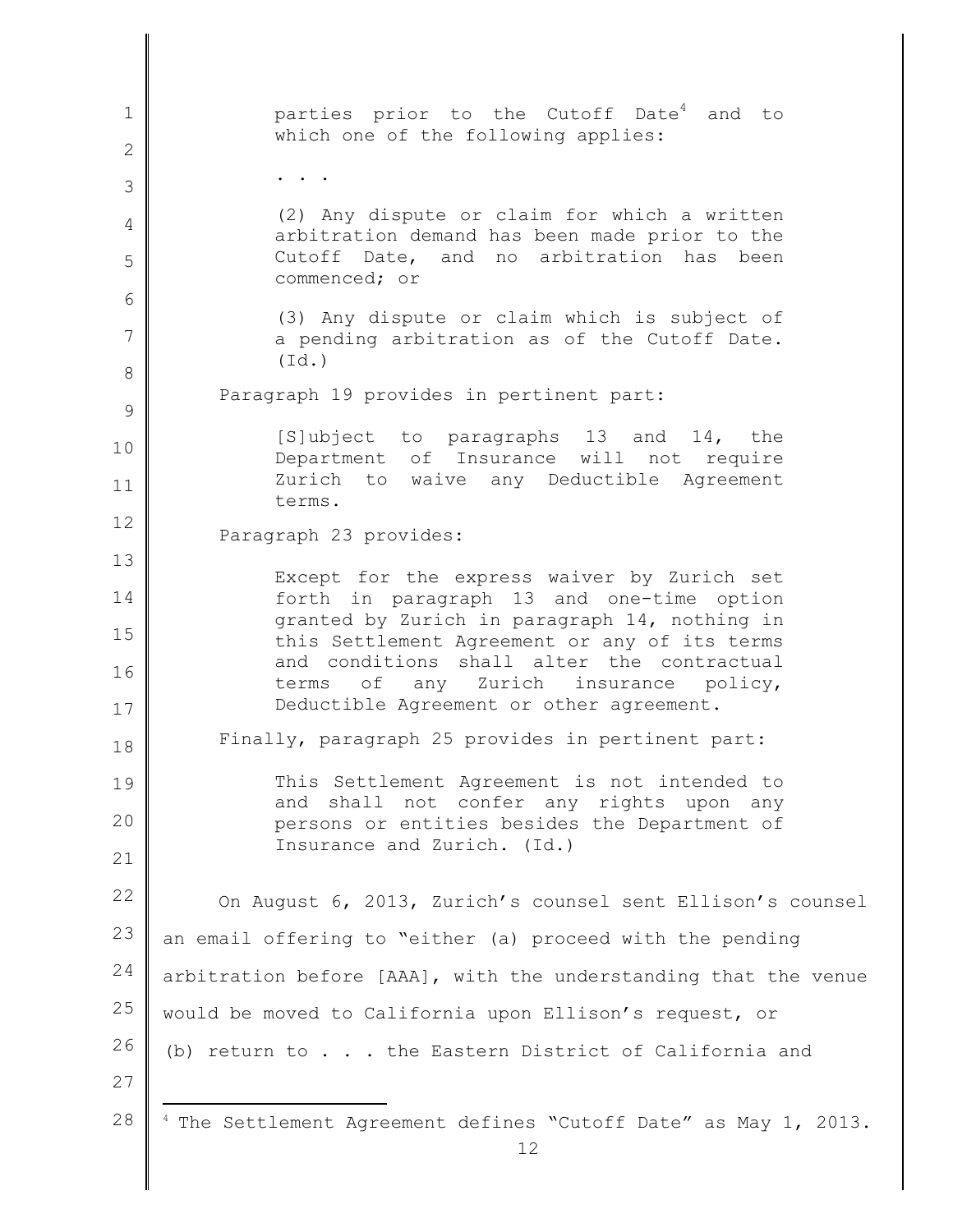1 2 3 4 5 6 7 8 9 10 11 12 13 14 15 16 17 18 19 request that all of the parties' disputes proceed before Judge Karlton." (Decl. Dow ¶ 4 & Exh. D.) The email gave Ellison an August 13, 2013 deadline to decide. (Id.) On August 13, Ellison's counsel responded, contending that neither option was acceptable as, under paragraph 13, *supra*, Zurich had waived enforcement of its contractual rights under the deductible agreements, except as to disputes resolved by settlement, a finding by a trier of fact, or through already-concluded litigation or arbitration. (Id.) On August 14, Zurich's counsel replied, maintaining that Zurich had not waived its right to collect the amounts due by Ellison, and extending Ellison's deadline to respond to its offer by one week. (Id.) That same day, Ellison's counsel replied, reiterating his position, and contending that Zurich was not acting in good faith. (Id.) On August 16, Zurich's counsel, responded, reiterating her position. (Id.) On August 24, Ellison's counsel filed the two 2013 Complaints in this district. **B. Standard re: Motion to Enforce Arbitration Order**  Section 2 of the FAA provides that contractual arbitration clauses are "valid, irrevocable, and enforceable, save upon such grounds as exist at law or in equity for the revocation of any

20 21 22 23 24 25 26 27 28 contract." 9 U.S.C. § 2. Section 4 of the FAA permits a "party aggrieved by the alleged failure, neglect, or refusal of another to arbitrate under a written agreement for arbitration [to] petition any United States district court . . . for an order directing that . . . arbitration proceed in the manner provided for in [the arbitration] agreement." 9 U.S.C. § 4. If the court is satisfied "that the making of the arbitration agreement or the failure to comply with the agreement is not in issue, the court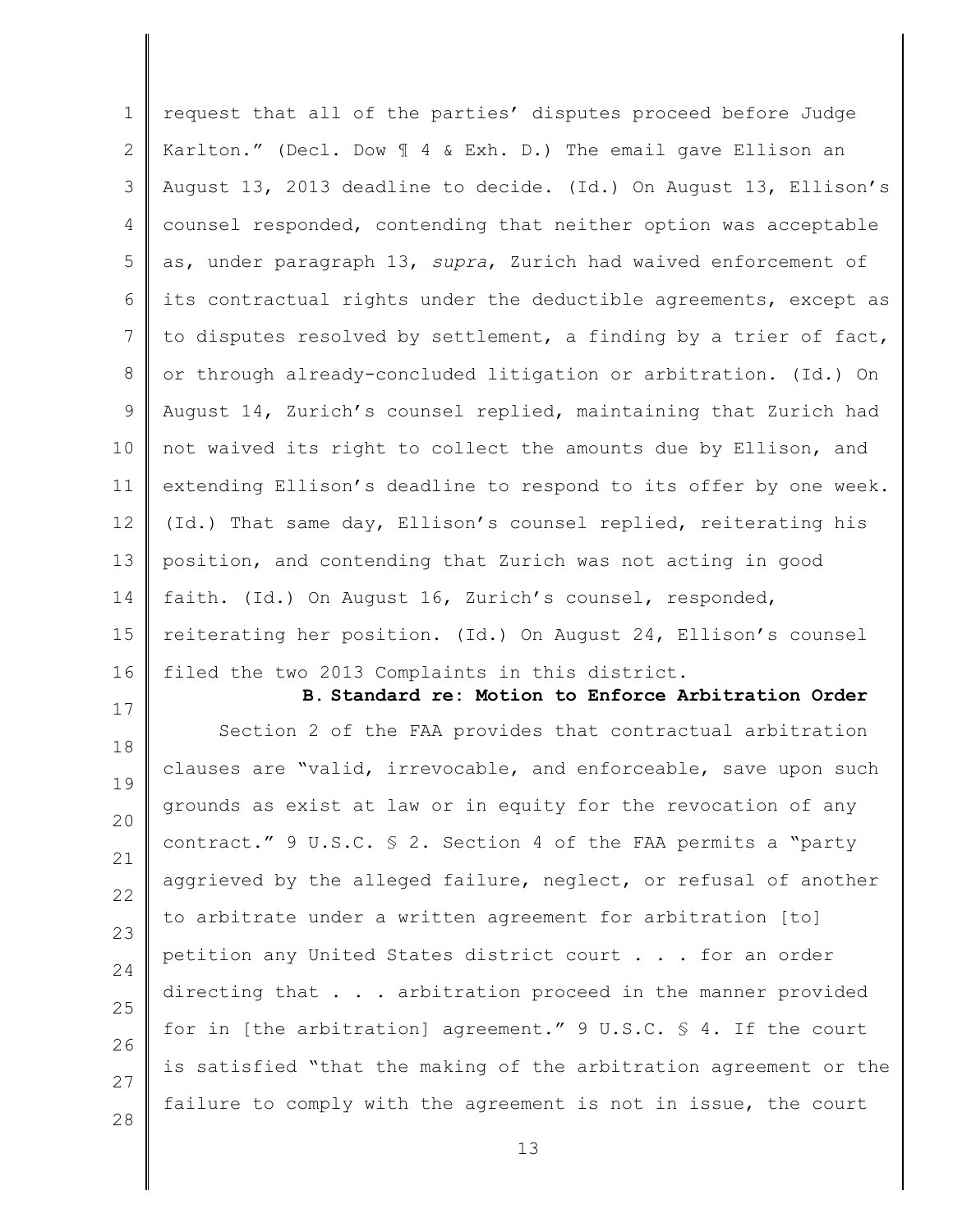1 2 shall make an order directing the parties to proceed to arbitration in accordance with the terms of the agreement." Id.

3 4 5 6 7 8 9 10 A district court's role under the FAA is to determine "(1) whether a valid agreement to arbitrate exists, and, if it does, (2) whether the agreement encompasses the dispute at issue." Kilgore v. KeyBank, Nat. Ass'n, 718 F.3d 1052, 1058 (9th Cir. 2013) (*en banc*) (quoting Chiron Corp. v. Ortho Diagnostic Sys., Inc., 207 F.3d 1126, 1130 (9th Cir. 2000)). If these requirements are met, the FAA mandates the district court to direct the parties to arbitration. Id.

11 12 13 14 15 16 17 18 19 20 21 22 23 24 25 26 The Supreme Court has repeatedly held that "attacks on the validity of an entire contract, as distinct from attacks aimed at the arbitration clause, are within the arbitrator's ken." Preston v. Ferrer, 552 U.S. 346, 353 (2008). Accord Prima Paint Corp. v. Flood & Conklin Mfg Co., 388 U.S. 395, 404 (1967) ("[W]ith respect to a matter within the jurisdiction of the federal courts save for the existence of an arbitration clause, the federal court is instructed to order arbitration to proceed once it is satisfied that 'the making of the agreement for arbitration or the failure to comply (with the arbitration agreement) is not in issue.'") (quoting 9 U.S.C. § 4); Buckeye Check Cashing, Inc. v. Cardegna, 546 U.S. 440, 445-6 (2006) ("[U]nless the challenge is to the arbitration clause itself, the issue of the contract's validity is considered by the arbitrator in the first instance."). ////

- 27 ////
- 28 ////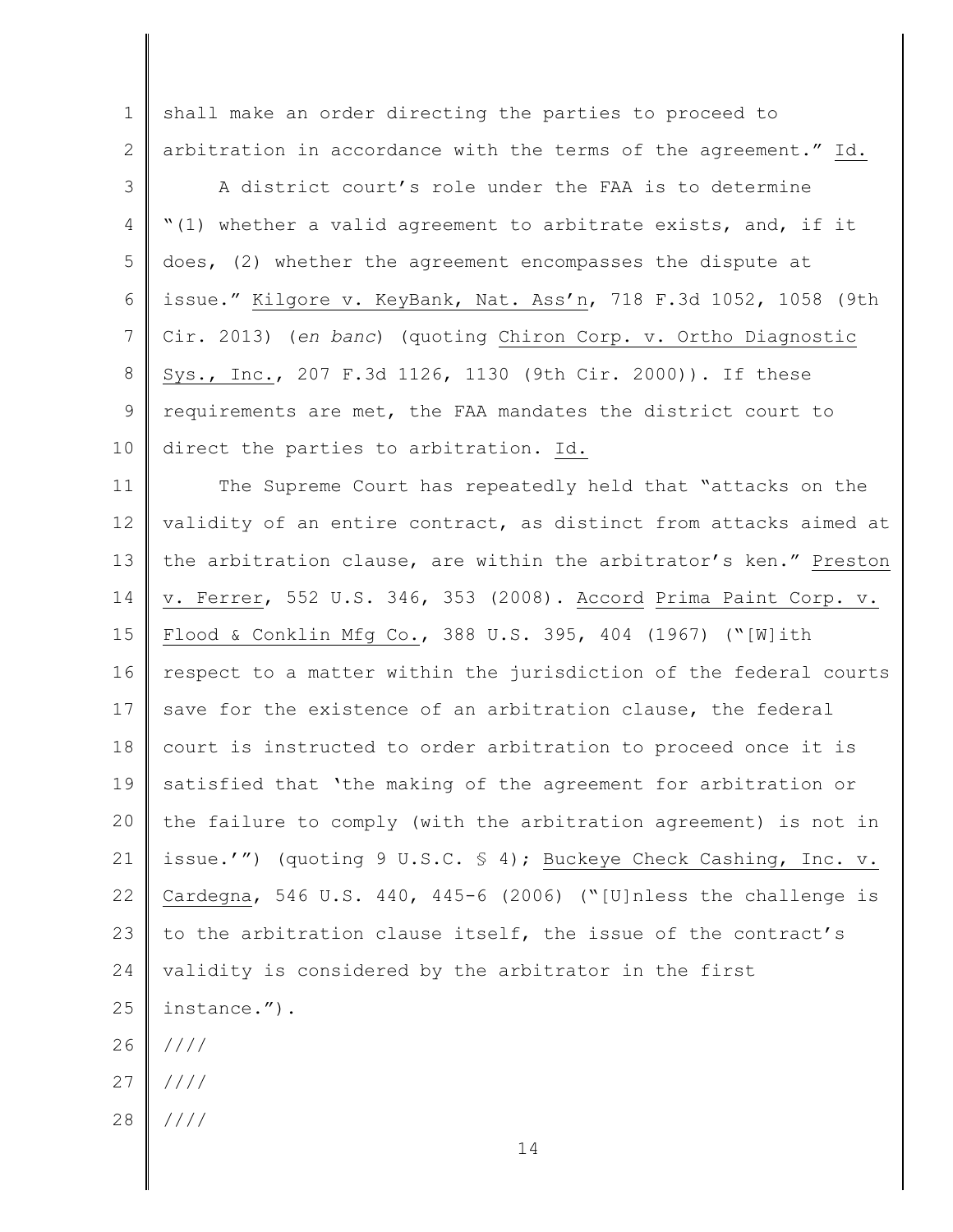1 2 3 4 5 6 7 8 9 10 11 12 13 14 15 16 17 18 19 20 21 22 23 24 25 26 **C. Analysis re: Motion to Enforce Arbitration Order**  The parties' dispute turns on whether the deductible agreements are now unenforceable, given the terms of the Settlement Agreement. In advancing its argument for unenforceability, Ellison attacks the validity of the contract as a whole, rather than the validity of the arbitration clause. It is well-settled that once a matter has been deemed subject to arbitration, the validity of the underlying contract is a question for the arbitrator, rather than for the court. Preston, 552 U.S. at 353. Ellison does not present any sensible argument in opposition to this point. Its sole citation of substance, to Orion Pictures Corp. v. Writers Guild of Am., 946 F.2d 722 (9th Cir. 1991), is inapt. Orion stands for the proposition that "[a] district court may resolve questions about the jurisdiction of an arbitrator de novo pursuant to the Declaratory Judgment Act, and may do so even after the arbitrator has asserted jurisdiction over the dispute," so long as the party seeking a judicial determination was not the one that invoked arbitration in the first place. Id. at 725. But there is no question about the arbitrability of this matter; that question was resolved by the court's 2011 Arbitration Order. Ellison's present challenge is to the validity of the deductible agreements, a question that is unequivocally for the arbitrator – unless, pursuant to the Settlement Agreement, Ellison had opted to proceed in this court. Zurich twice presented Ellison with the option to elect a

27 28 judicial forum; Ellison declined to elect the option, and instead appears to have forum-shopped for a new judge. In light of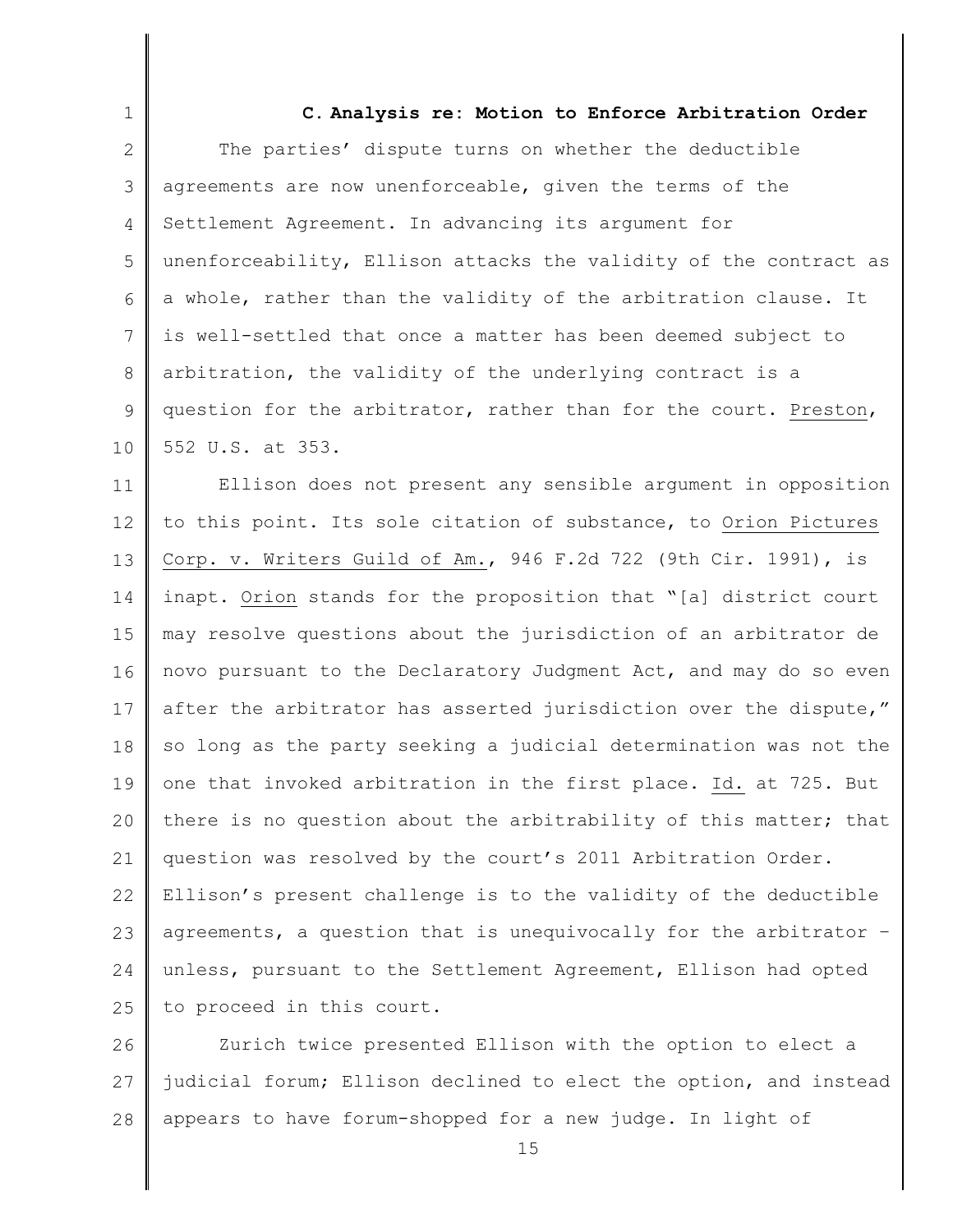1 2 3 4 Ellison's conduct, this court's previous order compelling arbitration, and the numerous Supreme Court cases holding that the validity of the contract of whole is a matter for the arbitrator, it appears that this matter must be arbitrated.

5 6 7 8 9 10 11 12 13 14 15 16 17 18 19 20 21 One further matter requires the court's attention. On August 6, 2013, Zurich's counsel sent Ellison's counsel an email offering to "either (a) proceed with the pending arbitration before [AAA], with the understanding that the venue would be moved to California upon Ellison's request, or (b) return to . . . the Eastern District of California and request that all of the parties' disputes proceed before Judge Karlton." (Decl. Dow  $\text{I}$  4 & Exh. D.) Contrary to Zurich's counsel understanding, the Settlement Agreement does not appear to require that Ellison request a California arbitral forum; instead, it provides that "[a]rbitration will take place in California and California law and venue will apply in the arbitration of such disputes (without giving effect to California conflicts of laws principles) unless the parties agree to the application of another law or venue." (Settlement Agreement ¶ 13.) Accordingly, unless they agree otherwise, the parties will arbitrate this matter in California, under California law.

22

23

24

25

26

27

28

## **IV. CONCLUSION**

The court hereby orders as follows:

[1] Ellison Framing, Inc. v. Zurich Am. Ins. Co., No. 2:13 cv-01761-JAM-AC, and Ellison Framing, Inc. v. Zurich Am. Ins. Co., No. 2:11-cv-00122-LKK-DAD are CONSOLIDATED in this